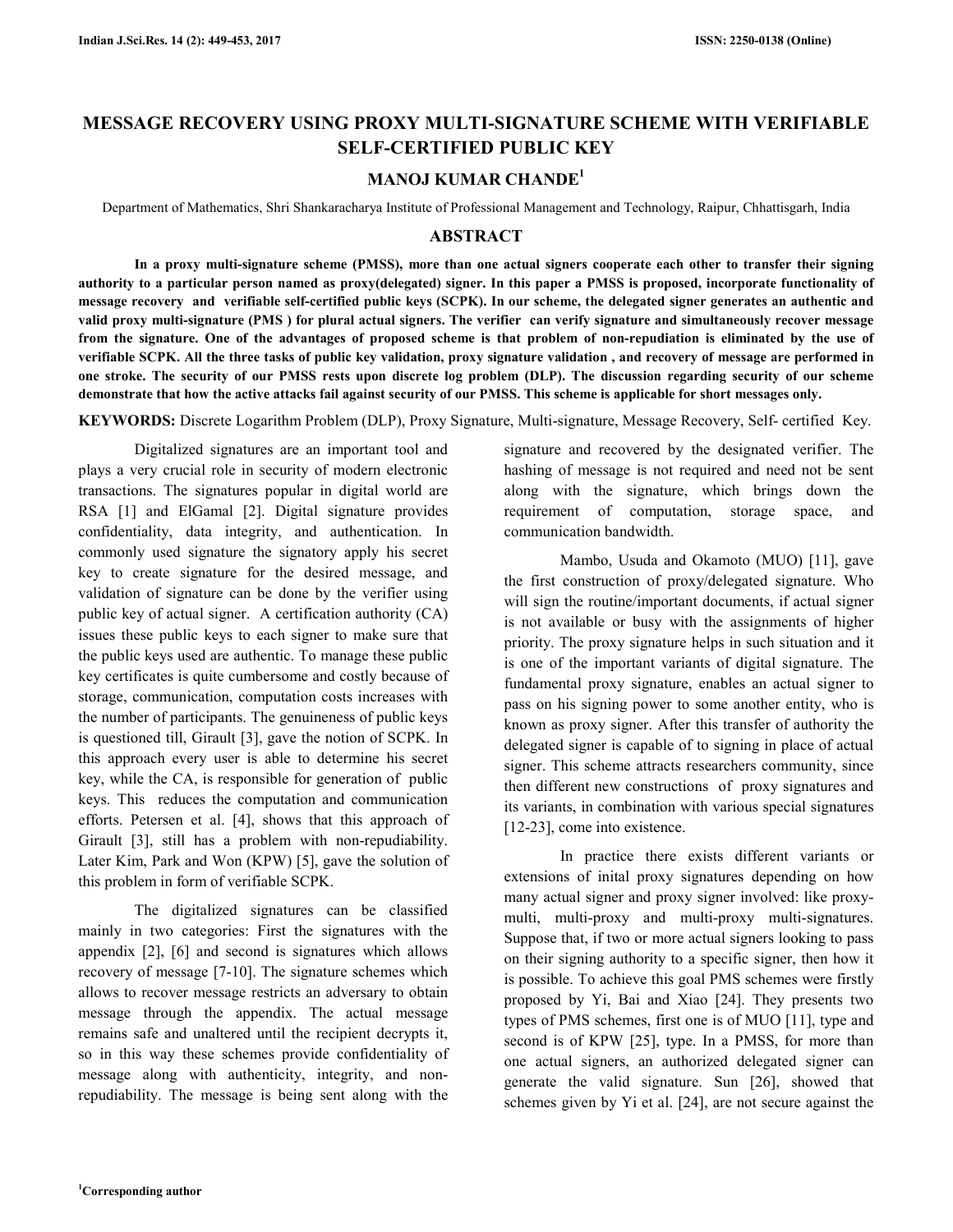attack mounted by replacement of public key and also gives an improved version. Sun [26], scheme involves exponential operations, therefore computationally it is, little more complex. Afterwards several other proxy multisignatures [27-32], are given by researchers. Most of them were unable to satisfy the desired security requirement. The PMSS is very useful in many practical situations, for an instance a public welfare project initiated by government, that may involve the finance ministry, public works department, municipal corporation, and local administration authorities, etc. The relevant documents must be signed jointly by all these contributors. A project in-charge can be appointed to supervise this project, so that the smooth functioning is possible. He will work as a proxy of all the concerning departments and sign all the related documents.

 The natural question arises that, is it possible to generate PMS using merits of message recovery and verifiable SCPK ? Our paper incorporates these merits and propose a new PMSS. The organization of rest of the paper is as follows: a new PMSS is being proposed in next section; its security analysis is given in Section III and we concludes our proposed scheme in the last Section.

## **OUR SIGNATURE SCHEME**

 Our PMSS scheme has these phases: (A) System Initialization, (B) Registration of users, (C) Proxy Delegation, (D) PMS Generation and (E) PMS Verification and Message Recovery.

#### **System Initialization**

The system authority (SA), chooses  $p$  and  $q$ , prime values and holds  $q \mid p-1$ . The SA also selects a generator element  $g$  with order  $q$ , a one way hash function (OWHF)  $h(.)$ . The pair  $(\gamma, \beta)$  of the private and public keys of SA, where  $\gamma \in \mathbb{Z}_q^*$ , and  $\beta = g^{\gamma} \mod p$ . Ultimately SA keeps  $\gamma$  secret and makes  $p, q, g$  and  $h(·)$ public.

### **Registration of Users**

Each original signer  $U_i$ ,  $(i=1,2,3...t)$  selects their *ID<sub>i</sub>* and an integer  $a_i \in \mathbb{Z}_q^*$  respecively. All  $U_i$  compute

$$
v_i = g^{h(a_i||D_i)} \bmod p \tag{1}
$$

then each  $U_i$ , transmit  $(v_i, ID_i)$ , to system authority. After this, SA selects  $b_i \in Z_q^*$  and computes

$$
y_i = v_i \cdot h(ID_i)^{-1} \mod p \tag{2}
$$
  

$$
w_i = b_i + \gamma \cdot h(y_i || ID_i) \mod q \tag{3}
$$

then transmit  $(v_i, w_i)$  to actual signer  $U_i$ , thereafter  $U_i$  calculate his secret key

$$
x_i = w_i + h(a_i \parallel ID_i) \mod q \qquad (4)
$$

and checks the validity of public key  $y_i$  as

$$
Y_i = g^{x_i} = \beta^{h(y_i||D_i)} \cdot h(D_i) \cdot y_i \text{ mod } p \qquad (5)
$$

if this holds, then signer  $U_i$ , consider  $(x_i, y_i)$  as

his secret and public key. This equation also authenticate  $y_i$  corresponding to  $x_i$ . Next each  $U_i$  chooses an integer value  $c_i \in \mathbb{Z}_q^*$  and calculate

$$
d_i = g^{c_i} \bmod p \tag{6}
$$

and generates pair  $(e_i, \delta_i)$  as

$$
e_i = h(d_i) \operatorname{mod} p \tag{7}
$$

$$
\delta_i = c_i - x_i \cdot e_i \mod p \tag{8}
$$

Finally the verifiable SCPK of the signer  $U_i$  is  $(e_i, \delta_i, y_i, ID_i)$ . Through the following verification equation these SCPK can be verified

$$
e_i = h \Big[ (g^{\delta_i} \cdot Y_i)^{e_i} \Big] \bmod p \tag{9}
$$

### **Proxy Delegation**

Each  $U_i$  selects and calculates

$$
r_i = g^{k_i} \bmod p \tag{10}
$$

and transmit to rest of the  $(t-1)$  original signatory, then each  $U_i$ , compute

$$
r = \prod_{i=1}^{t} r_i \bmod p
$$
 (11)  

$$
s_i = x_i \cdot h(m_w || r) + k_i \bmod q
$$
 (12)

Now  $(m_w, r_i, s_i)$ , is the partial signature of each  $U_i$ , send to  $U_p$  computes  $r$  same as calculated in equation (10) and verifies these values as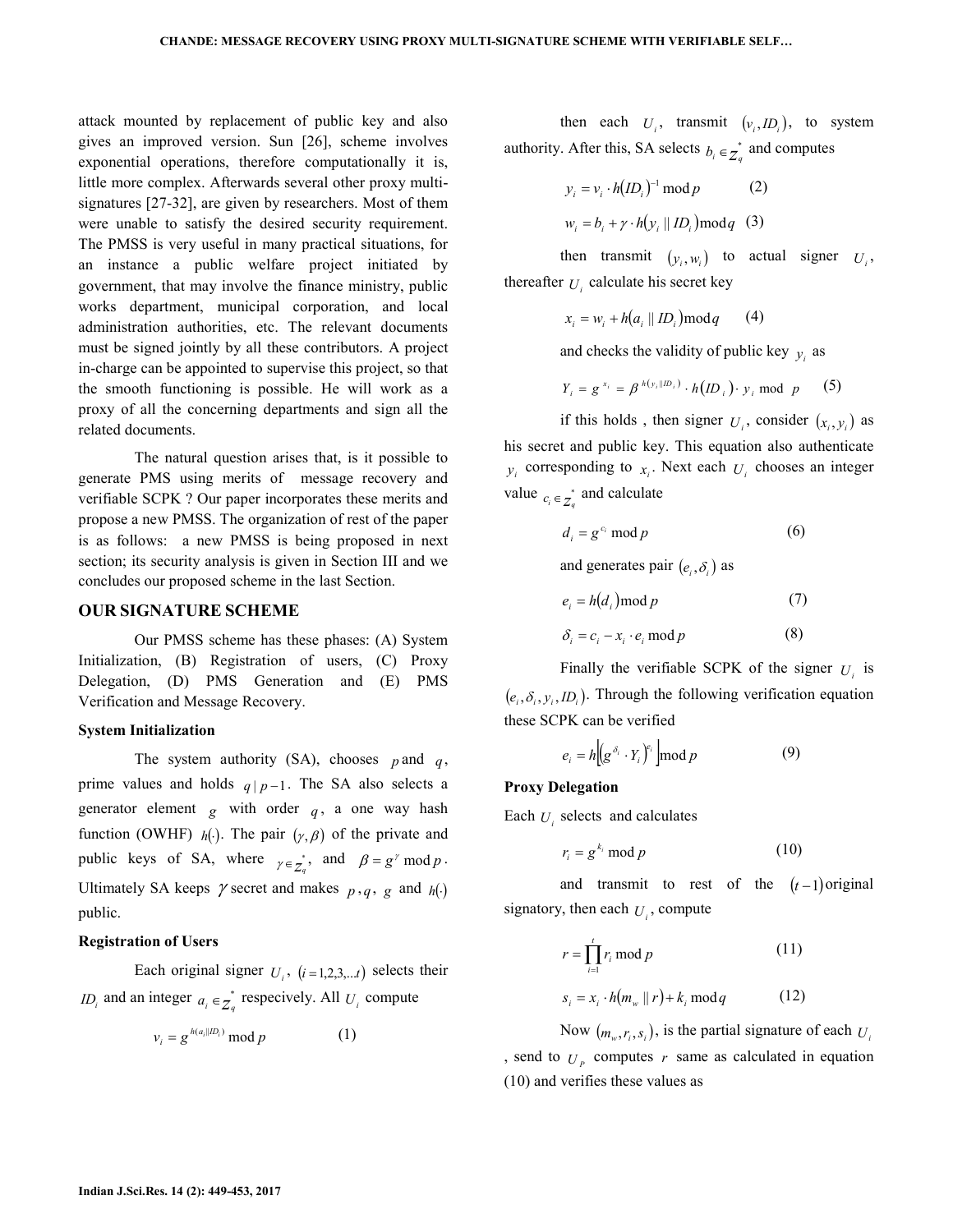$$
g^{s_i} = r_i \cdot Y_i^{h(m_w||r)} \bmod p \tag{13}
$$

It is valid for all  $i=1,2,3...t$ , then proxy signer calculates his proxy key as

$$
X_{P} = \sum_{i=1}^{t} s_{i} + x_{P} \cdot h(m_{w} || r) \bmod q \qquad (14)
$$

and corresponding public key is  $Y_p = g^{X_p} \mod p$ .

# **PMS Generation**

 To produce PMS, the delegated signer first choose  $k \in \mathbb{Z}_q^*$  and calculates

$$
A = [m \mid h(m)] \cdot g^{-k \cdot h(m)} \mod p \tag{15}
$$
  

$$
B = [m \mid h(m)] \cdot g^{-k \cdot A} \mod p \tag{16}
$$
  

$$
S = k \cdot A - X_p \cdot h(B) \tag{17}
$$

Ultimately, the PMS for the message  $m$ , is  $(m_w, r, A, B, S)$ .

### **PMS Verification and Message Recovery**

 As the verifier receives the signature for verification  $(m_w, r, A, B, S)$ , he recovers the message *m* as

$$
m \parallel h(m) = B \cdot g^{S} \cdot r^{h(B)} \cdot \left[ \left\{ \prod_{i=1}^{t} Y_i \right\} \cdot Y_p \right]^{h(B)h(m_w||r)} (18)
$$

further the verifier checks whether

$$
\left[A \cdot m^{-1}\right]^A = \left[B \cdot m^{-1}\right]^{h(m)}\tag{19}
$$

 or not. The above two equations (18) and (19) are to be verified the signature is valid one. The message is recovered as follows

$$
m \parallel h(m) = B \cdot g^{k \cdot A} \qquad \{By (16)\}
$$
  
\n
$$
= B \cdot g^{S+X_P \cdot h(B)} \qquad \{By (17)\}
$$
  
\n
$$
= B \cdot g^S \cdot g^{\left[\sum_{i=1}^{L} [s_i + X_P \cdot h(m_w || r)] h(B)\right]} \qquad \{By (14)\}
$$
  
\n
$$
= B \cdot g^S \cdot \left[\prod_{i=1}^{L} \{r_i \cdot Y_i\}^{h(m_w || r)} \cdot Y_P^{h(m_w || r)}\right]^{h(B)} \qquad \{By (5), (10)\}
$$
  
\n
$$
= B \cdot g^S \cdot r^{h(B)} \cdot \left[\left{\prod_{i=1}^{L} Y_i\right} \cdot Y_P\right]^{h(B)h(m_w || r)}
$$

 In case verification fails, then check authenticity of the public key through equation (9).

## **SECURITY ANALYSIS**

 The security analysis of the proposed proxy multi-signature is in two parts (A) Attack Analysis and (B) Security Properties.

### **Attack Analysis**

 In this subsection we explain that how the proposed scheme is secure against forgery attack, public key substitution attack, and re-registration attack.

### **Forgery Attack**

 In the proxy signature generation phase, the equation (15), (16) and (17), similar to the Nyberg and Ruppel signature scheme [7]. So an adversary encounters the difficulty of solving DLP to forge a valid PMS, without knowing the secret key of the designated proxy signer.

#### **Public Key Substitution Attack**

 Let a registered signatory mount a public key substitution attack by modifying his public key  $y_i$  to  $y'_i$ . He can choose randomly other parameters and message *m*' of his choice and then try to find  $y_i$ , from the equation (18), but it is infeasible due to DLP.

#### **Re-registration Attack**

 Suppose the adversary attempt to re-register one of the identity information, which is already registered by the original signer  $U_i$  or the proxy signer  $U_p$ . The adversary hope that SA will create another valid SCPK, which will help him to participate as the actual signer or the delegated signer. In this way the adversary masquerade as the genuine signer in the subsequent proxy signature without being identified. This attack can be restricted by keeping record of identity information registered and SA should check every time whenever he is going to generate new self-certified key for any member.

#### **Security Property**

### **Distinguishability**

The message warrant  $m_w$  is included in proxy signature. On the other hand,  $Y_p$ , the proxy public key of the proxy signer, includes public key's of original signer as well as proxy signer. So in this way the delegated signature can be easily distinguish from the ordinary signature.

### **Prevention of Misuse**

The message warrant  $m_w$ , includes information regarding identity of original as well as of proxy signer.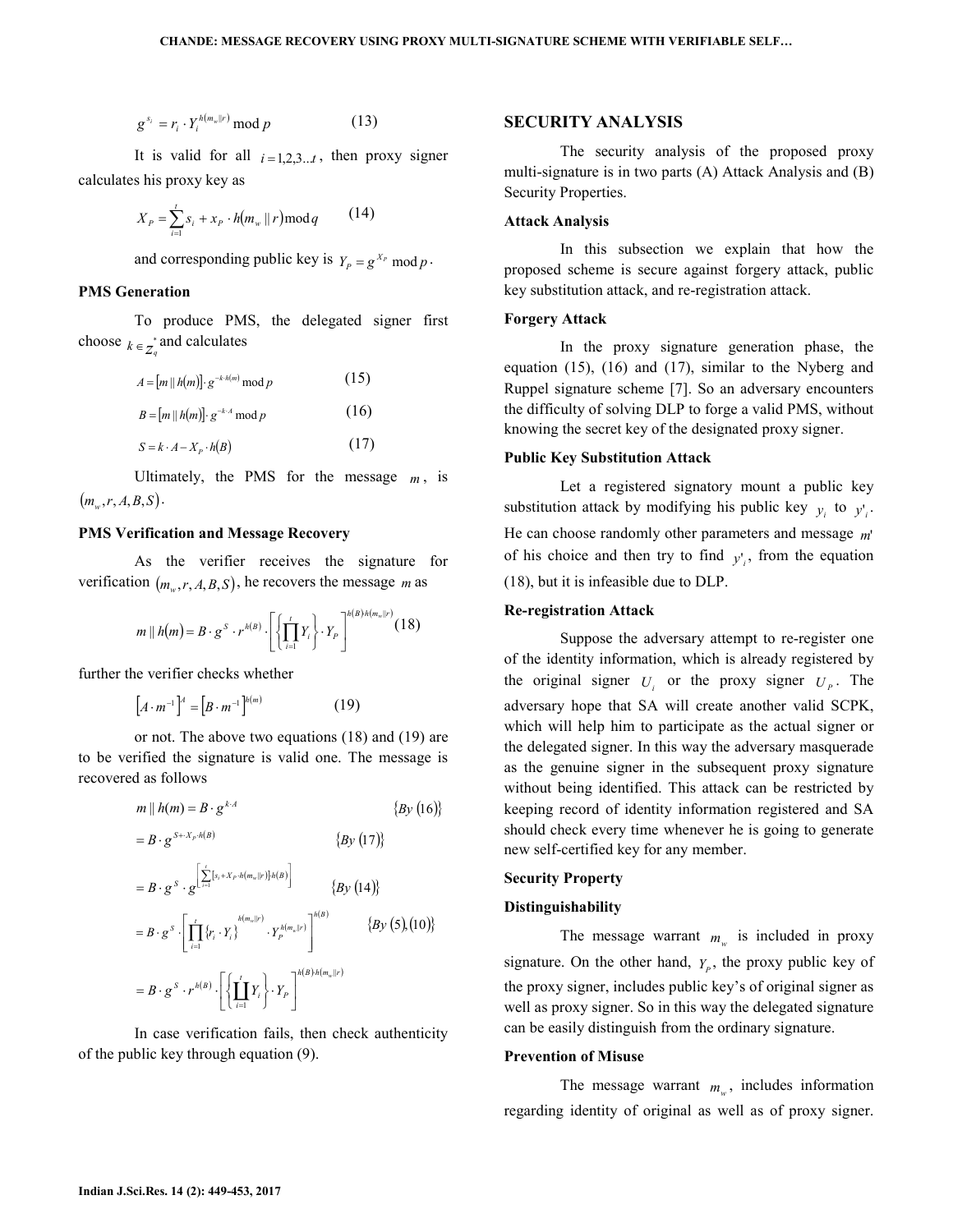Message warrant  $m_w$ , also includes message type or message for which the actual signer delegates his authority to the proxy signer, validity period of delegation, etc. So, in way the misuse of proxy key duo can be prevented in our scheme.

# **Strong Unforgeability**

 Suppose original signers or an adversary is looking to counterfeit the signature. To sign the message  $X<sub>p</sub>$ , none of them is able to find the proxy signers, proxy secret key  $X_p$ , from equation (14). Without the unknown secret  $X_p$ , it is not possible to forge the signature.

# **Strong Undeniability**

 In the process of signature verification and recovery of message the public key, identity of all original and proxy signers is used, so none of the signer deny his participation/agreement after having the signature.

# **Verifiablity**

 The verifier or recipient of proxy multi-signature, can be convinced that all the original signers were agreed to the message signed. It is due to the proxy public key involves the public keys of original signers. How the signature is verified and message is recovered is already shown.

# **CONCLUSION**

 We eliminate the problem of non-repudiation, by using verifiable SCPK. Our scheme has an advantage that of every signer's public key can simultaneously validated through proxy signature verification process. This will avoid the public key substitution attack, active attacks, and forgery attacks. At the same time of signature verification the message is also recovered this will reduce the load on the resources for computation and storage involved. It is shown in the security analysis that the proposed scheme satisfies all the basic security properties.

 The proposed signature is secure cryptographically as shown in security analysis and applicable for large messages.

# **REFERENCES**

R. L. Rivest, A. Shamir, and L. Adelman, "A method for obtaining digital signature and public key cryptosystem", Communications of ACM, vol. 21, no. 2, pp. 120-126, 1978.

- T. ElGamal, "A public key cryptosystem and a signature scheme based on discrete logarithms", IEEE Transactions on Information Theory vol. 30, no. 4, pp. 469-472, 1985.
- M. Girault , "Self-Certified Public Keys", In Advances in Cryptology-Eurocrypt' 91; Springer; Berlin, Germany, pp. 491-497, 1991.
- H. Petersen, P. Horster, " Self-certified Keys Concepts and Applications", In Proceedings of the  $3<sup>rd</sup>$ Conference on Communications and Multimedia Security, Chapman & Hall, 1997.
- S. Kim, S. Oh, S. Park, and D. Won, " Verifiable Selfcertified Public Key", In Proceedings of INRIA Workshop on Coding and Cryptography (WCC'99), pp. 139-148, 1999.
- C. P. Schnorr, " Efficient Signature Generation for Smart Cards", Journal of Cryptology, vol. 4, no. 3, pp. 161-174, 1991.
- K. Nyberg, A. R. Rueppel, "Message Recovery for Signature Schemes Based on The Discrete Logarithm Problem", In Advances in Cryptology-Eurocrypt' 94, LNCS, vol. 950, pp. 175-190, 1994.
- Y. F. Chang, C. C. Chang, and H. F. Huang, "Digital Signature with Message Recovery Using Selfcertified Public Keys Without Trustworthy System Authority", Applied Mathematics and Computation, vol. 161, no. 1**,** pp. 211-227, 2005.
- Z. Shao, "Cryptanalysis and Improvement of Practical Convertible Authenticated Encryption Schemes Using Self-certified Public Keys", Informatica, vol. 17, no. 4, pp. 577-586, 2006.
- N. Tiwari, S. Padhye, "New Proxy Signature Scheme with Message Recovery using Verifiable Self-certified Public Keys", In 2<sup>nd</sup> International Conference on Computer and Communication Technology (ICCCT) 2011, Allahabad, India, 15-17 September, pp. 539-544, 2011.
- M. Mambo, K. Usuda, and E. Okamoto, "Proxy Signatures: Delegation of The Power to Sign Message", IEICE Transactions on Fundamentals of Electronic Communications and Computer Science, E79-A(9), pp. 1338-1354, 1996.